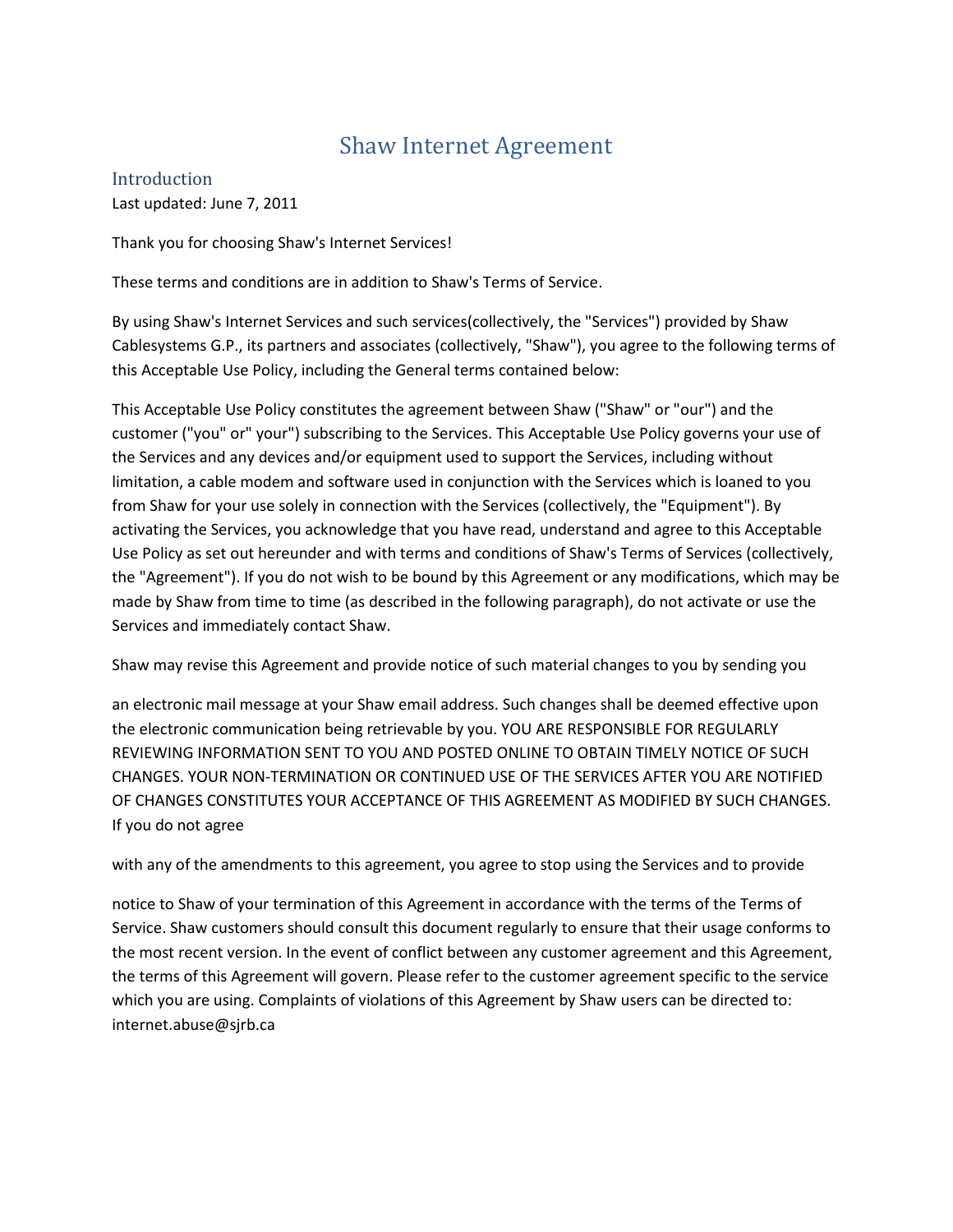## About Shaw Internet

Last updated: June 7, 2011

Shaw provides a variety of Internet Services to residences and businesses. The Shaw High- SpeedLite Internet™, Shaw High-Speed Internet™, Shaw High-Speed Extreme™, Shaw High- Speed Warp™ and Shaw High-Speed Nitro™ Internet Services allow residential customers to connect to the Shaw highspeed backbone network, and the Internet. Shaw Point of Sale Connect, High-Speed Extreme, and Business High-Speed Internetallow businesses to connect to the Shaw high-speed backbone network, and the Internet for the purposes of transacting business.

The Services use resources that are shared with many customers. Moreover, the Services provide access to the Internet which is used by millions of others. Each user benefits by being able to share resources and communicate almost effortlessly with other members of the user community.

However, as with any community, the benefits and privileges available from the Services, and the Internet in general, must be balanced with duties and responsibilities designed to guarantee uniform access to all customers of the Services.

Use of the Services is subject to the following rules and guidelines. You are responsible for ensuring that the use of all Services provided to you comply with this Agreement.

# Illegal Activity

## Last updated: June 7, 2011

Use of the Services for any activity that violates Local, Provincial, Federal or International law, order or regulation, is a violation of this Agreement. Prohibited activities include, but are not limited to:

1. Posting, storing, transmitting or disseminating unlawful material, including without limitation, child or other pornography, any content, data or othermaterial which is libelous, obscene, hateful, unlawful, threatening, reaction or ethnically offensive, defamatory or which in any way constitute or encourages conductthat would constitute a criminal offense.

2. Disseminating material which violates copyright or intellectual property rights. The customer assumes all risk regarding whether material is in the public domain;

3. Pyramid or other illegal soliciting schemes; or

4. Fraudulent activities; including but not limited to: impersonating any person or entity, or forging anyone's digital or manual signature.

# **Security**

Last updated: June 7, 2011

You are responsible for any misuse of the Services that originate from your account, even activities committed by any friend, family, co-worker, employee, guest or anyone with access to the account. You must ensure that others not gain unauthorized access to the Services.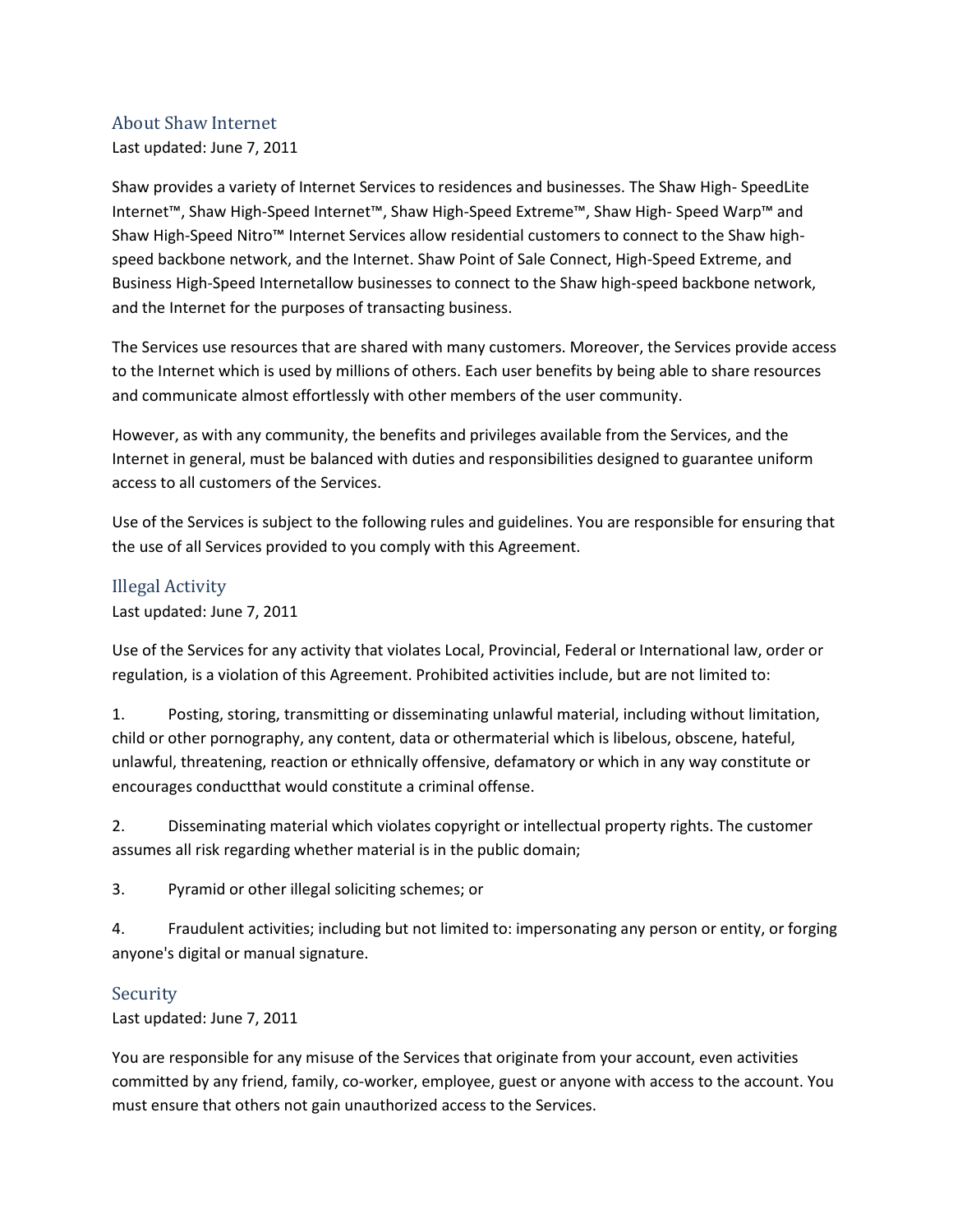The Services may not be used to breach the security of another user, or to attempt access to anyone's computer, software or data, without the knowledge and consent of that person. The Services may not be used in any attempt to circumvent the user authentication or security of any host, network, or account. This includes, but is not limited to, accessing data not intended for you, logging into or making use of a server or account you are not expressly authorized to access, probing the security of other networks. Use or distribution of tools designed for compromising security, such as password guessing programs, cracking tools, packet sniffers or network probing tools is strictly prohibited.

YOU MAY NOT DISRUPT THE SERVICES. The Services also may not be used to interfere with computer networking or telecommunications services to any user, host or network, including, without limitation, denial of service attacks, flooding of a network, overloading a service, improper seizing and abuse of operator privileges and attempts to crash a host. The transmission or dissemination of any information or software which contains a virus or other harmful feature is also strictly prohibited.

YOU ARE RESPONSIBLE FOR THE SECURITY OF ANY DEVICE YOU CONNECT TO THE SERVICES, INCLUDING, WITHOUT LIMITATION, DATA STORED ON THAT DEVICE. In

particular, Shaw recommends against enabling file or printer sharing of any kind. Shaw recommends

that any files or services you make available for remote access be password protected.

#### Inappropriate Content

Last updated: June 7, 2011

Shaw is not responsible for any content you post, store, transmit, disseminate or access through use of the Services. Any content questions or complaints you may have regarding content you accessshould be addressed to the content provider.

You are responsible for information published to the Web or other Internet services, through your account. Shaw reserves the right to refuse to post or to remove any information or materials, in whole or in part, that it, at its sole discretion, deems to be offensive, indecent, or otherwise inappropriate regardless of whether such material or its dissemination is unlawful.

Shaw has no obligation to monitor transmissions made on the Services. However, Shaw has the right to monitor such transmissions and to disclose the same in accordance with Shaw's Privacy Policy. By using the Services to publish, transmit or distribute content, a user is warranting that the content complies with this Agreement and licenses and authorizes Shaw to reproduce, publish, distribute and display such content worldwide.

#### Electronic Mail

Last updated: June 7, 2011

Shaw limits the number of email messages that you can send through the Services using Shaw's email servers in a 24 hour day. Shaw defines an email message as one message sent to one recipient. For example: a single message addressed to three recipient email addresses would count as three email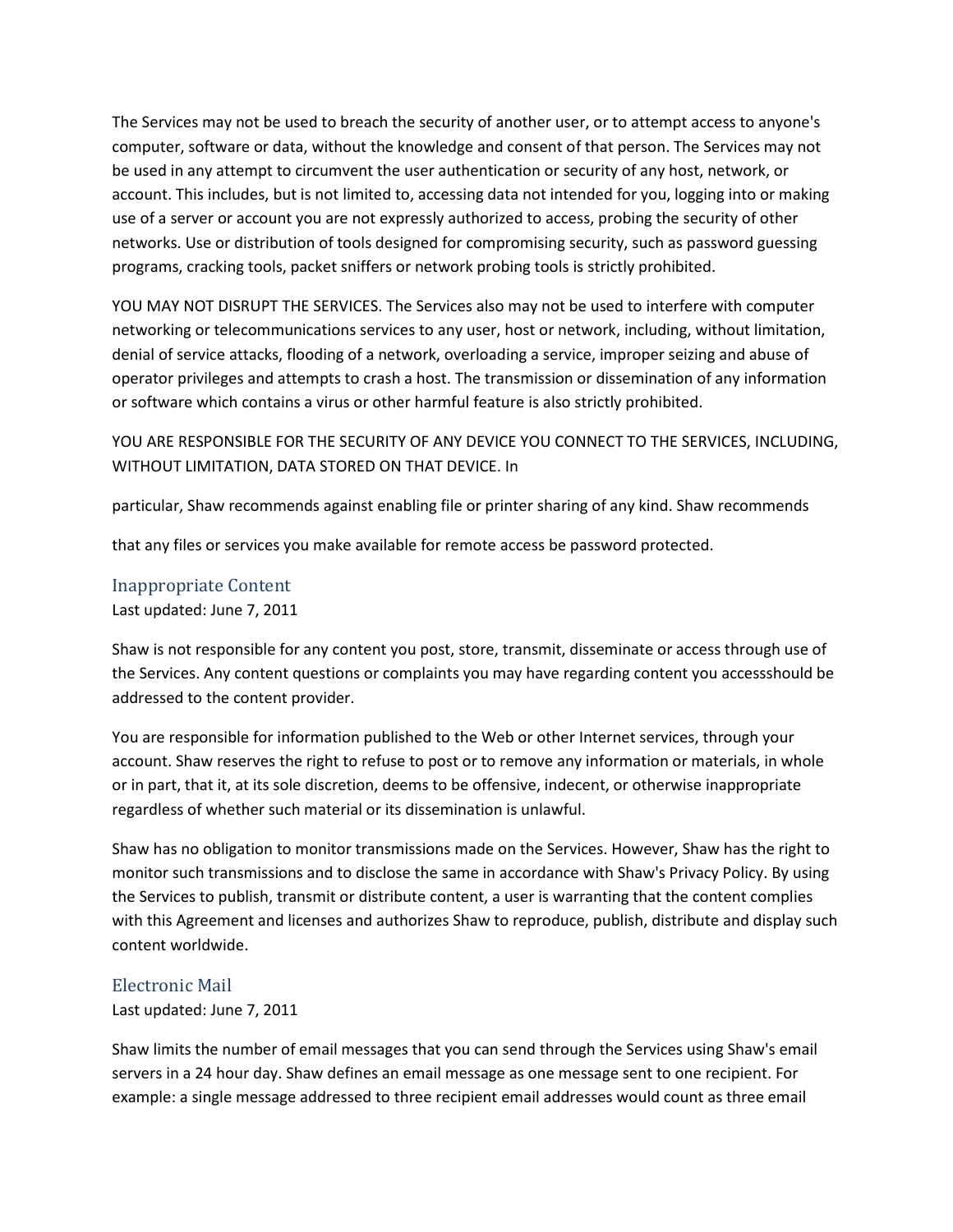messages. Shaw High-Speed Internet, High-Speed Lite Internet, High Speed Extreme Internet,High Speed Warp Internet and High-Speed Nitro Internet are limited to 1000email messages per 24 hour day and no single email message can be addressed to more than 99 recipient email addresses. ShawHigh-Speed Internet, ExtremeInternet, and Business Internet are limited to 1000 email messages per 24 hour day and no single email message can be addressed to more than 400 recipient email addresses.

The Services may not be used to send unsolicited bulk or commercial messages. This includes, but is not limited to, bulk mailing of commercial advertising, informational announcements, charity requests, petitions for signatures and political or religious messages. Such messages may be sent only to those who have explicitly requested them.

The Services may not be used to collect responses from unsolicited email sent from accounts on other Internet hosts or email services which violates this Agreement or the acceptable use policy of any other Internet service provider. Moreover, unsolicited email may not direct the recipient to any Web site or other resource which uses the Services.

Forging, altering or removing electronic mail headers is prohibited. However, you may insert additional characters into your from: and reply-to: addresses in order to prevent your true address from being automatically added to the mailing lists used by bulk emailers. In this case, your true address must remain obvious to any human viewer. For example, you may substitute nospam.john.smith for john.smith.

You may not reference Shaw, Shaw Lite-Speed Internet or Shaw High-Speed Internet (e.g. including Organization: Shaw High-Speed Internet in the header, or by listing an IP address that belongs to Shaw) in any unsolicited email, even if that email is not sent through Shaw. Shaw owns all IP addresses and email usernames for all Services.

Mail Bombing is prohibited. You may not send numerous copies of the same or substantially similar messages, nor may you send very large messages or files to a recipient with the intent to disrupt a server or account. The propagation of chain letters is prohibited, whether or not the recipient wishes to receive such mailings.

Shaw is not responsible for the forwarding of email sent to any account which has been suspended

or terminated. Such email will either be returned to sender, ignored, deleted, or stored temporarily, at Shaw's sole discretion.

#### Newsgroups

Last updated: June 7, 2011

Messages posted to newsgroups must comply with the written charters or Frequently Asked Questions ("FAQs") for those newsgroups. Advertisements, solicitations, or other commercial messages may be posted only in those newsgroups whose charters or FAQs explicitly permit them. You are responsible for determining the policies of a given newsgroup before posting to it.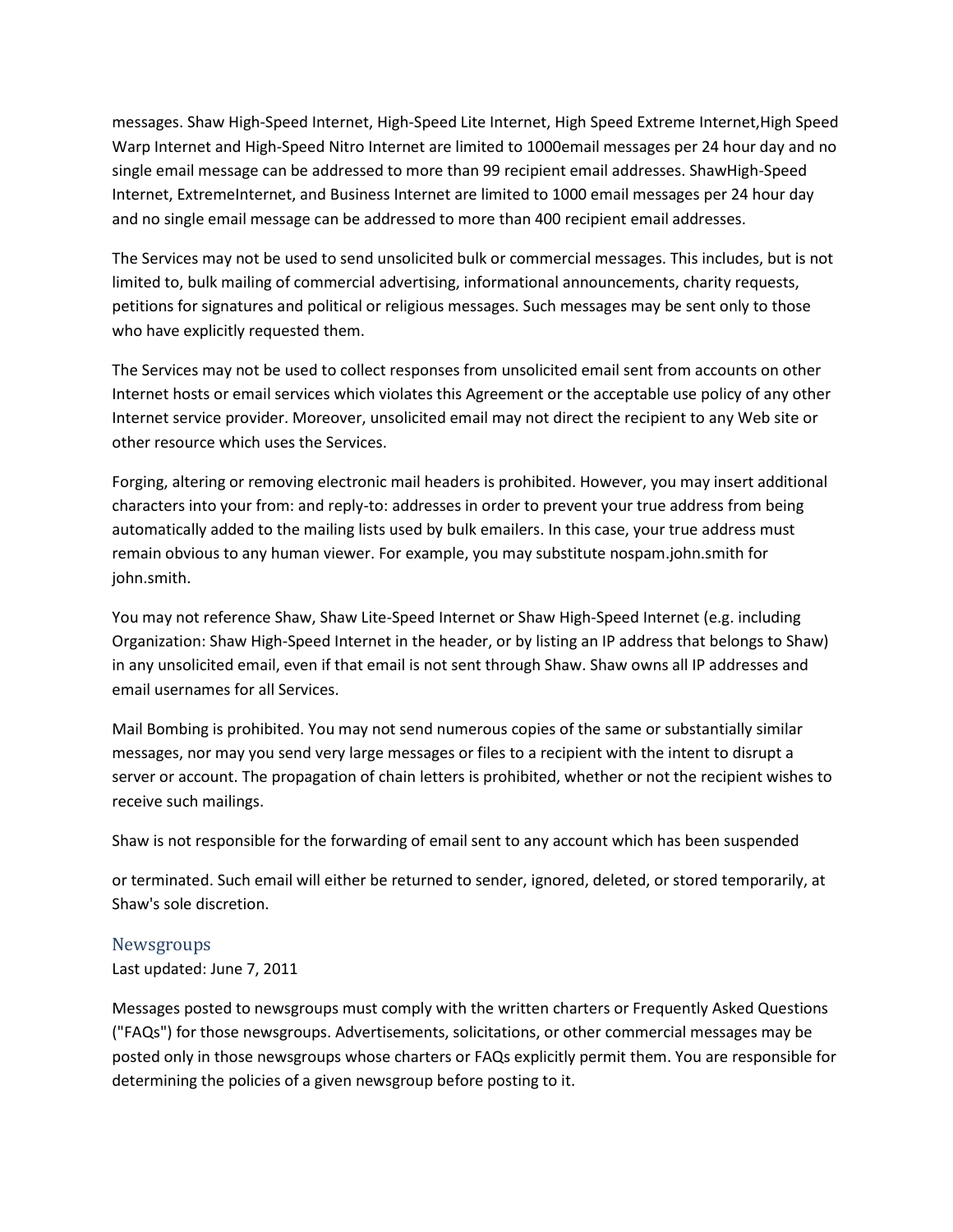Posting or cross-posting the same or substantially similar messages to more than 9 newsgroups is prohibited. Our news software will automatically cancel any messages posted to 9 or more newsgroups.

Binary files may not be posted to newsgroups not specifically named for that purpose.

Forging, altering or removing header information is prohibited. This includes attempting to circumvent the approval process for posting to a moderated newsgroup.

Shaw reserves the right to discontinue access to any Usenet newsgroup at any time and for any reason.

You may not flood or disrupt Usenet newsgroups. Disruption is defined as posting a large number of messages to a newsgroup which contain no substantive content, to the extent that normal discussion in the group is significantly hindered. Examples of disruptive activities include, but are not limited to: posting multiple messages with no text in the body, posting many follow-ups to messages with no new text.

Messages may not be cancelled, except by the author or by official newsgroup moderators performing their duties.

The Usenet news service included with a Shaw account is provided for interactive use by you, using a commonly-available NNTP client such as NETSCAPE COMMUNICATOR or OUTLOOK EXPRESS. Noninteractive clients that download Usenet articles in bulk are prohibited.

#### Internet Relay Chat

Last updated: June 7, 2011

The Services may be used to participate in Chat discussions hosted by Shaw servers, third party servers, or may not involve servers at all. In all cases, Shaw does not monitor the contents of the discussion and is not liable for the content of any communications made via Internet Chat.

The Services may not be used for Chat flooding. Flooding is defined as deliberately repeating actions in quick succession in order to fill the screens of other Internet users with text.

Any computer or other device connected through the Services may not maintain more than 2 simultaneous chat connections. This includes the use of automated programs, such as bots or clones. Automated programs may not be used when the account holder is not physically present at the device.

The Services may not be used to send messages which disrupt another Internet user's equipment, including software, hardware and user display. The Services may not be used to access any chat server in violation of this Agreement of that server. The Services may not be used to manipulate any

chat server in order to harass or disconnect other Internet users, or to gain privileges which have not been authorized.

You are not permitted to use the Services to connect to chat servers or channels from which you have been banned.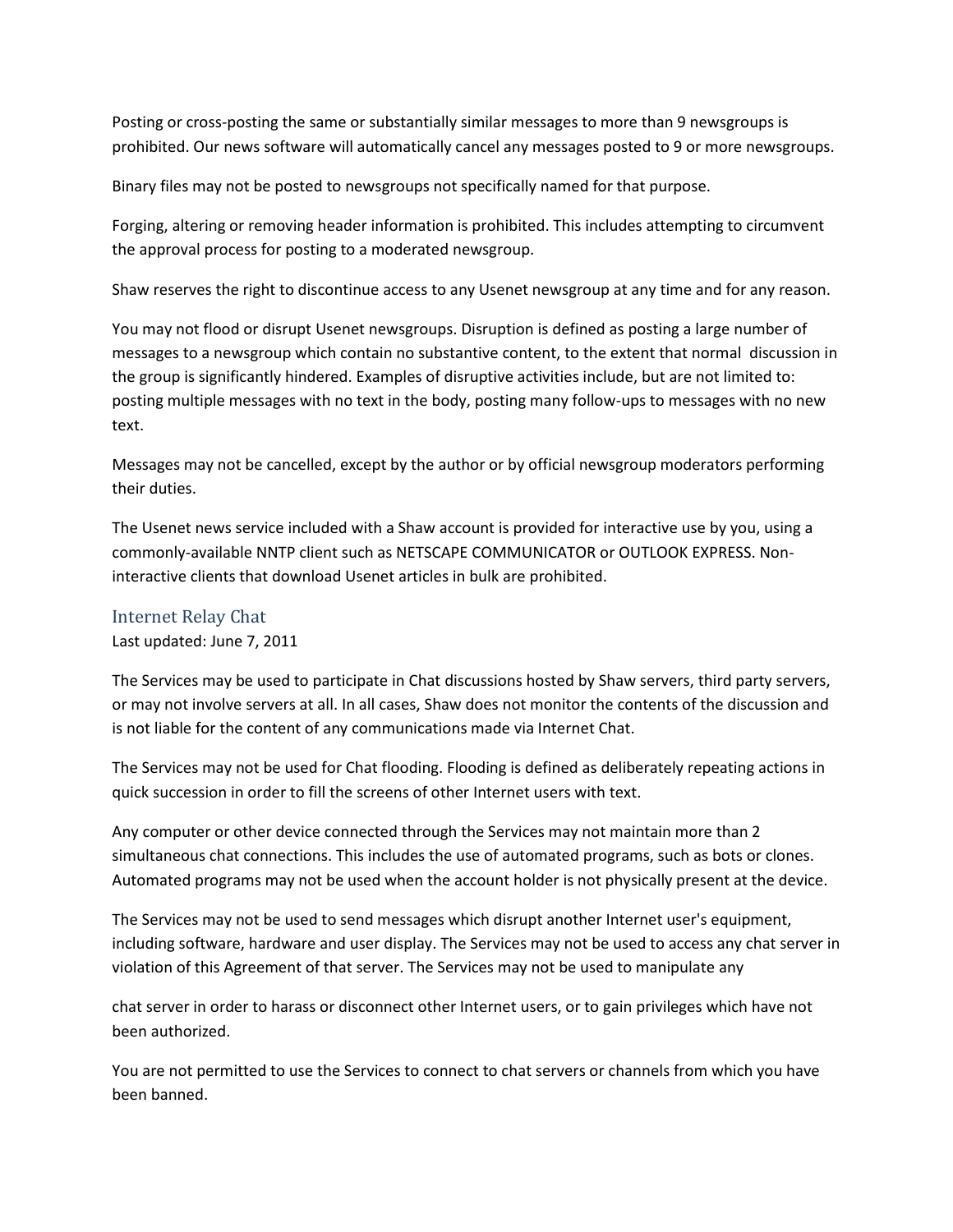The Services may not be used to continue to send chat messages to an Internet user who has indicated their desire to not receive messages.

Bandwidth, Data Storage and Other Limitation Last updated: June 7, 2011

You must comply with the current bandwidth, data storage and other limitations on the Services.

You must ensure that your activity while using the Services does not improperly restrict, inhibit or degrade any other customer's use of the Services, nor represent (in the sole judgment of Shaw) an unusually large burden on the network itself, such as, but not limited to, peer to peer file sharing programs, serving streaming video or audio, mail, http, ftp, irc, dhcp servers, and multi-user interactive forums. The guidelines for Bandwidth Usage/month for each service package are the following: Shaw High-Speed Lite, 30 gigabytes; Shaw High-Speed Express, 60 gigabytes; Shaw High-Speed, 125 gigabytes; Shaw Extreme, 250 gigabytes; Shaw Warp, 400 gigabytes; Shaw Nitro, 500 gigabytes; Broadband 50, 400 gigabytes; Broadband 100, 500 gigabytes; Broadband 100+, 750 gigabytes; Unlimited Lite, unlimited data; Unlimited Express, unlimited data; Unlimited 100, unlimited data; Point of Sale Connect, 10 gigabytes; Server Connect, 200 gigabytes; Business Internet 25, 110 gigabytes; Business Internet High-Speed, 70 gigabytes; Business Internet Starter, 125 gigabytes; Business Internet 25, 250 gigabytes; Business Internet 50, 500 gigabytes; Business Internet 50 Plus, 750 gigabytes; Business Internet 100 Plus, 1 terabyte (all bandwidth is based on combined download and upload). The guidelines for acceptable website traffic include two gigabyte/month for High-Speed, Extreme and Business hosting packages. Shaw reserves the right to set specific limits for Bandwidth Usage and charge for excessive Bandwidth Usage for residential Services at any time. In addition, you must ensure that your activities do not improperly restrict, disrupt, inhibit, degrade or impede Shaw's ability to deliver the Services and monitor the Services, backbone, network nodes and/or other network services.

UNDER NO CIRCUMSTANCES WHATSOEVER ARE YOU PERMITTED TO RESELL, SHARE, OR OTHERWISE DISTRIBUTE THE SERVICES OR ANY PORTION THEREOF TO ANY THIRD PARTY WITHOUT THE WRITTEN CONSENT OF SHAW AND PAYMENT OF APPLICABLE FEES.

For example, you cannot provide Internet access to others through a dialup connection, host shell

accounts over the Internet, provide email or news service, or send a news feed unless express permission is granted by the customer agreement.

The residential Shaw Services are designed for personal Internet use. You may not use the residential Shaw Services for commercial purposes. You may not run a server in connection with the Shaw Services nor may you provide network services to others via the Shaw Services. Examples of prohibited servers and services include but are not limited to mail, http, ftp, irc, dhcp servers, and multi-user interactive forums. Some business services may be exempt from these limitations.

Traffic Management Policies Last updated: June 7, 2011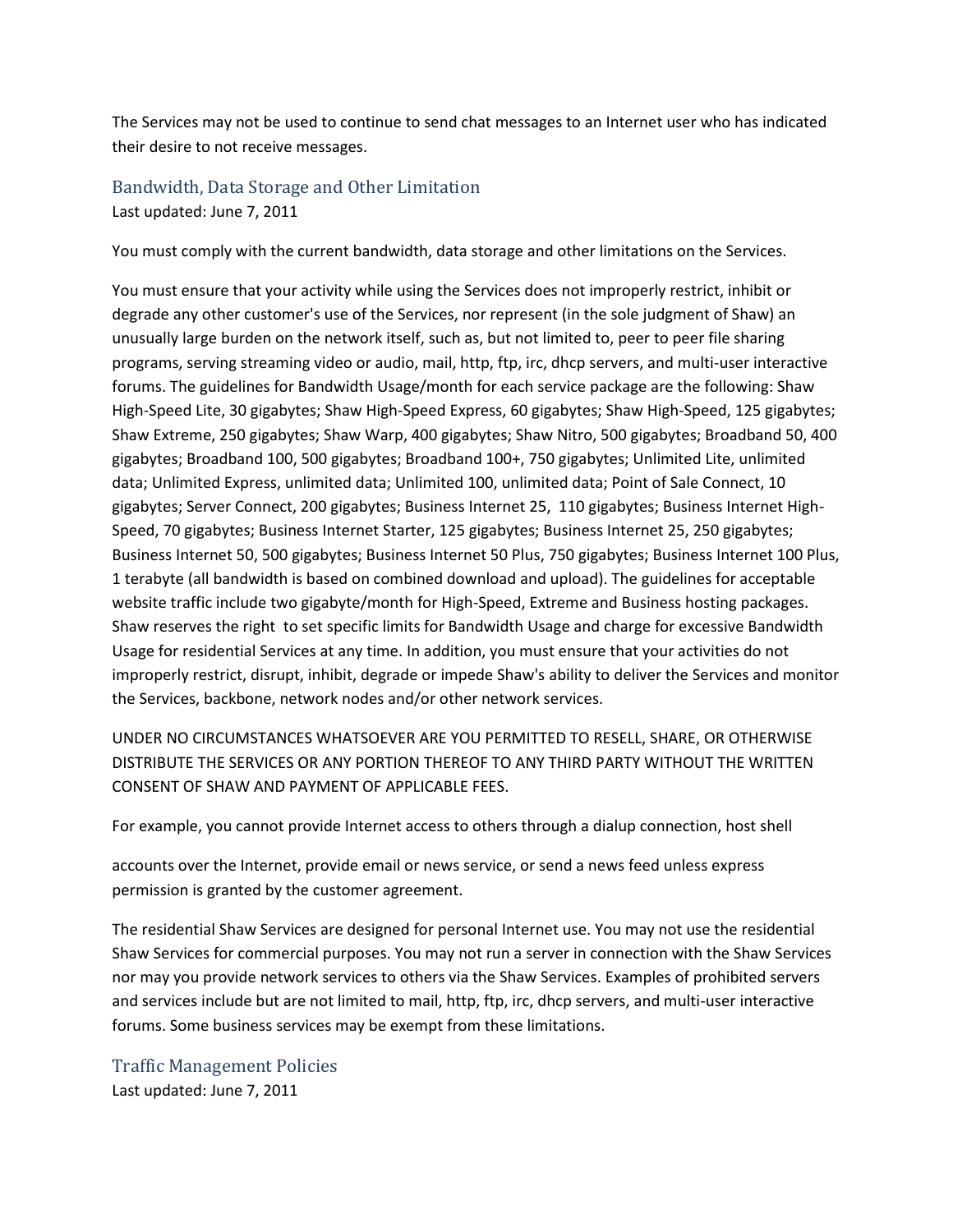Shaw uses traffic management policies to ensure proportional access to its network for all Shaw Internet customers. Some Peer-to-Peer (P2P) applications used for non real-time file sharing can consume a disproportionate amount of upstream bandwidth causing disruption to other customers on Shaw's network. Shaw's traffic management policies were introduced to quickly address any

upstream congestion caused by these P2P applications while standard network expansion activities are undertaken to increase the bandwidth availability for all users.

Shaw's traffic management policies come into effect only if upstream network congestion occurs on a network segment. If congestion occurs, the traffic management policies reduce the amount of upstream bandwidth available for P2P applications completing non real-time file transfer activity to 80 kbps per end-user.

Shaw's traffic management policies do not affect download speeds and will not affect real-time interactive activities such as on-line gaming, banking, e-mail or VoIP services. For the majority of Shaw customers the Internet experience is unaffected by our traffic management policies and both upstream and downstream bandwidth will be available to ensure the full operation of any application. The traffic management policies implemented by Shaw use IP addresses to make real-time traffic management decisions in relation to Shaw's network. Since IP addresses have the potential to be linked to an individual's customer account, IP addresses could be considered personal information. The traffic management policies implemented by Shaw do not involve capturing, storing or archiving this information in any way.

### Violation of this Agreement

Last updated: June 7, 2011

Shaw does not routinely monitor the activity of accounts for violation of this Agreement. However, in our efforts to promote good citizenship within the Internet community, Shaw will respond appropriately if it becomes aware of inappropriate use of the Services. Although Shaw has no obligation to monitor the Services and/or the network, Shaw reserves the right to monitor bandwidth, usage and content from time to time, to identify violations of this Agreement; and/or to protect the network and Shaw Internet customers.

Shaw prefers to advise customers of inappropriate behaviour and any necessary corrective action. However, if you use the Services in a way which Shaw, in its sole discretion, believes violate this Agreement, Shaw may take any responsive actions they deem appropriate. Such actions include, but are not limited to, temporary or permanent removal of content, cancellation of newsgroup posts, filtering of Internet transmissions, and the immediate suspension or termination of all or any portion of the Services. Shaw will not have any liability for any such responsive actions. The above described actions are not Shaw's exclusive remedies and Shaw may take any other legal or technical action it deems appropriate.

Shaw reserves the right to investigate suspected violations of this Agreement, including the gathering of information from you or other users involved and the complaining party, if any, and examination of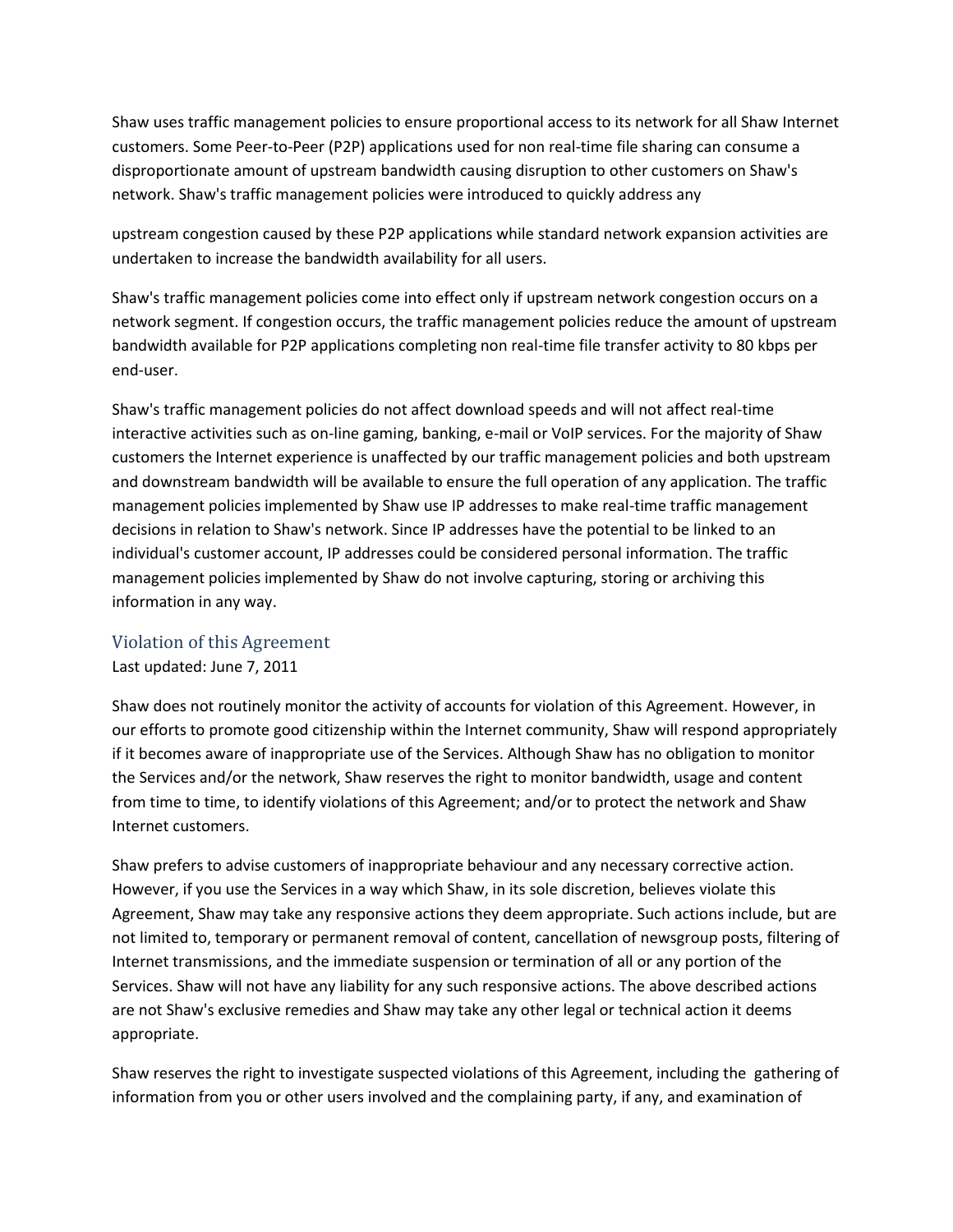material on Shaw's servers and network. During an investigation, Shaw may suspend the account or accounts involved and/or remove material which potentially violates this Agreement.

You hereby authorize Shaw to cooperate with (i) law enforcement authorities in the investigation of suspected criminal violations, and/or (ii) system administrators at other Internet service providers or other network or computing facilities in order to enforce this Agreement. Such cooperation may include Shaw providing the username, IP address, or other identifying information about a subscriber, in accordance with the guidelines set out in Shaw's Privacy Policy.

Upon termination of your account, Shaw is authorized to delete any files, programs, data and email messages associated with such account.

The failure of Shaw to enforce this Agreement, for whatever reason, shall not be construed as a waiver of any right to do so at any time.

You agree that, if any portion of this Agreement is held invalid or unenforceable, that portion will be construed consistent with applicable laws as nearly as possible, and the remaining portions will remain in full force and effect.

# General

Last updated: June 7, 2011

1. Customer Computer It is your responsibility to ensure that your computer equipment meets the requirements set out by Shaw as may be amended from time to time, that are necessary to use the Services.

2. Relocating Cable Modem You agree not to relocate Shaw's cable modem within your premises without notifying Shaw, so that Shaw may schedule a mutually agreeable time to undertake such work.

3. Personal Pages You may create personal pages on our World Wide Web Server (the "Site"). On

the Site, you can conceive, design, create, maintain, and publish texts, diagrams, illustrations, audio clips and related materials for access by a global audience. You warrant that the content on your Site is suitable for publication, is not libelous or defamatory, does not breach the intellectual property rights (including, without limitation, copyright) of any third party, and complies with all laws, regulations, court orders and other legal requirements. While it is your responsibility to regulate and control all content on the Site, Shaw may decide to suspend or delete your home page without your consent if you violate this Agreement. In addition, if Shaw determined that it is appropriate, Shaw may either. i) issue a warning to you; ii) suspend your access to some or all of the Services; or iii) terminate this Agreement, inclusive of your access and use of the Services.

4. Ownership of Addresses Shaw owns all addresses provided to you, including but not limited to IP addresses, e-mail addresses and personal Web page addresses. SHAW MAY MODIFY OR CHANGE SUCH ADDRESSES AT ANY POINT IN TIME AND SHALL IN NO WAY BE REQUIRED TO COMPENSATE YOU FOR SUCH CHANGES.